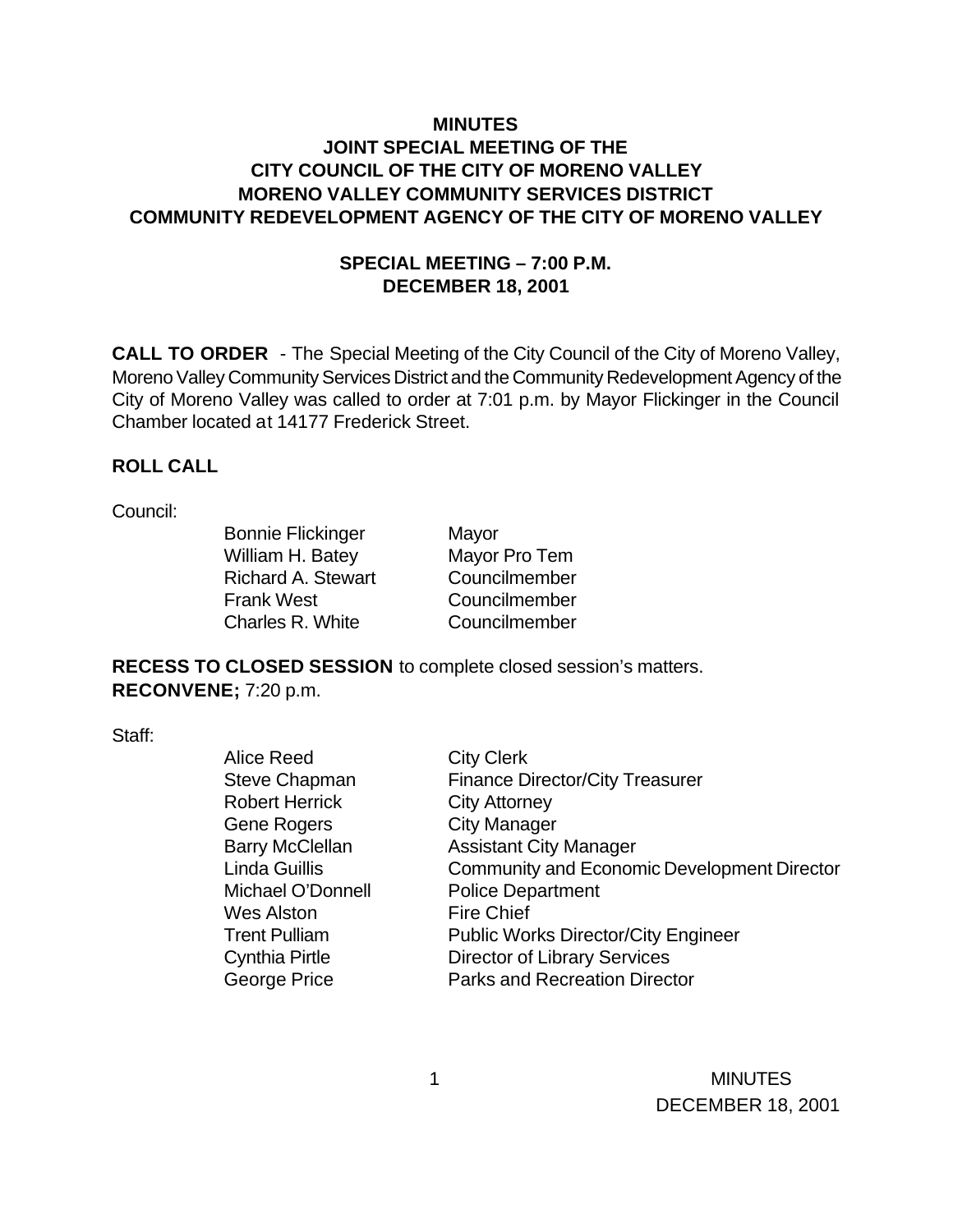## **D. PUBLIC HEARINGS**

## D1. CABLE TELEVISION

Mayor Flickinger opened the agenda item for public comments; there being none, public comments were closed.

Mayor Pro Tem Batey made a motion, seconded by Councilmember White to continue this item upon return of the City Clerk to assign the resolution number, and to proceed with the next agenda item. Motion carried unanimously.

Mayor Pro Tem Batey made a motion, seconded by Councilmember White to adopt Resolution No. 2001-76 (approving Franchise to Provide Cable Television Services between the City of Moreno Valley, California and Century-TCI California, L.P., Fiber Optic Construction and Maintenance Agreement, and Settlement and Mutual Special Release Agreement). Motion carried 5-0. Roll call vote.

#### Resolution No. 2001-76

A Resolution of the City Council of the City of Moreno Valley Relating to the Settlement of Certain Disputes Among the City of Moreno Valley and Century-TCI California, L.P., a Delaware Limited Partnership, American Cable TV Investors V, Ltd., a Colorado Limited Partnership, TCI of California, Inc., a California Corporation, AT&T Broadband LLC, a Delaware Limited Liability Company, and Adelphia Communications Corporation, a Delaware **Corporation** 

# **F. REPORTS**

F1. PROPOSITION 42 – THE TRANSPORTATION CONGESTION IMPROVEMENT ACT (ACA 4)

Mayor Flickinger opened the agenda item for public comments, which were received from Pete Bleckert.

Mayor Pro Tem Batey made a motion, seconded by Mayor Flickinger to support Proposition 42 – the "Transportation Congestion Improvement Act (ACA 4)." Motion carried unanimously.